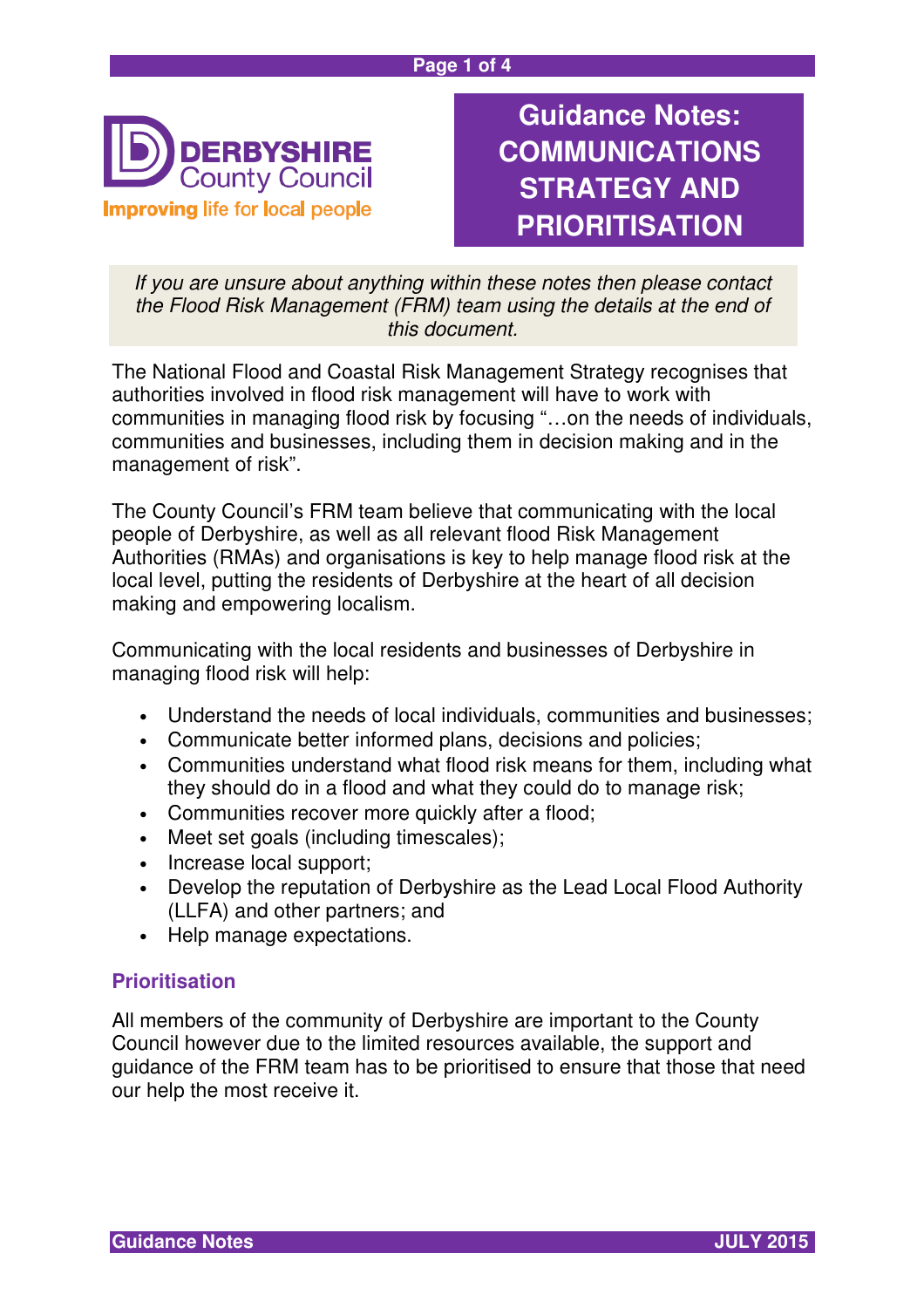The awareness of flood risk varies across Derbyshire. At present the FRM team have prioritised any communication activities to the communities in Derbyshire that have triggered the locally significant threshold whilst also supporting as many other areas that have requested support. As the demand for resources increases the FRM team will have to prioritise their approach as best they can.

The following table highlights the current methodology for prioritisation of communication and support activities:

|                                  | Where a flood event has triggered a formal threshold of<br>investigation:                                                           |  |  |
|----------------------------------|-------------------------------------------------------------------------------------------------------------------------------------|--|--|
| <b>High Priority</b>             | Risk to life                                                                                                                        |  |  |
|                                  | Risk to properties internally (5 'urban' dwellings, 2 'rural'<br>dwellings)                                                         |  |  |
|                                  | Risk to critical infrastructure                                                                                                     |  |  |
| <b>Medium</b><br><b>Priority</b> | Perceived high-medium risk area based on historical<br>knowledge or predictive data (using a variety of data sources)               |  |  |
|                                  | Perceived risk from a variety of sources of flooding                                                                                |  |  |
|                                  | Supporting areas of importance for priority for other Risk<br>Management Authorities (i.e. Environment Agency / Water<br>Companies) |  |  |
|                                  | Communities or individuals particularly in flood risk areas or<br>areas of historical flooding                                      |  |  |
| <b>Low Priority</b>              | Areas / properties at risk of or have suffered from groundwater<br>flooding (not in combination with other sources)                 |  |  |
|                                  | Areas or properties that have experienced garden flooding                                                                           |  |  |
|                                  | Areas predicted to be at a low risk of flooding                                                                                     |  |  |

Moving forward, the communities at risk dataset provided by the Environment Agency and the County Council's historical flood data will be utilised to further refine these categories for prioritisation of communication and support. These will be targeted for priority in the order shown in the table overleaf.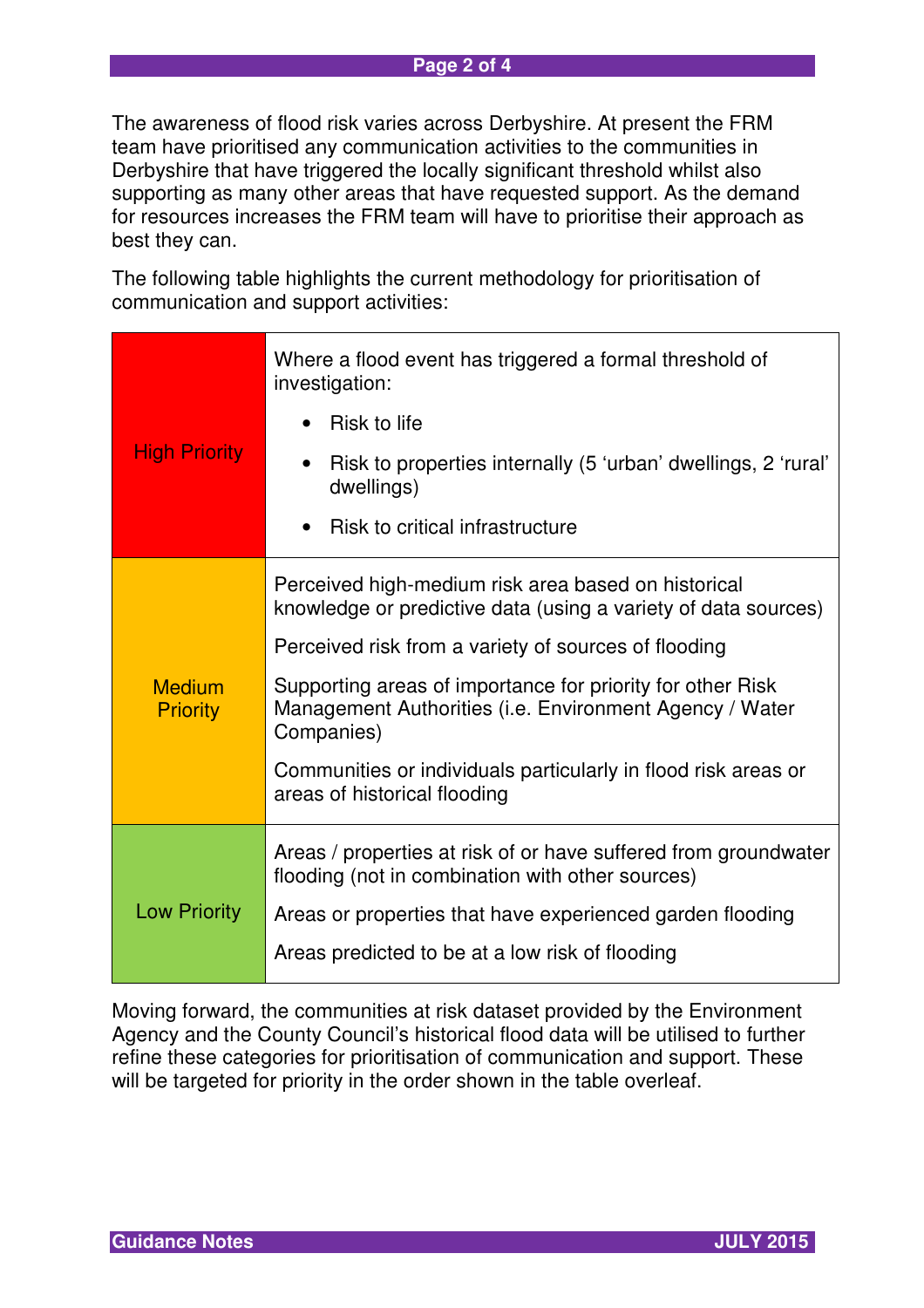# **Page 3 of 4**

| <b>Priority</b> | <b>Community</b><br><b>Awareness</b><br>and Risk                 | <b>Description of</b><br><b>Community</b>                                                                                                                                                                                                                                                                                                                 | <b>Communication required</b>                                                                                                                                                                                                                                                                                                                         |
|-----------------|------------------------------------------------------------------|-----------------------------------------------------------------------------------------------------------------------------------------------------------------------------------------------------------------------------------------------------------------------------------------------------------------------------------------------------------|-------------------------------------------------------------------------------------------------------------------------------------------------------------------------------------------------------------------------------------------------------------------------------------------------------------------------------------------------------|
| <b>High</b>     | Low<br>community<br>awareness, at<br>a direct flood<br>risk.     | Communities<br>identified at risk of<br>direct and potentially<br>serious flooding but<br>are lacking in<br>awareness of the<br>future risks and<br>possibly not aware<br>of previous flood<br>events.                                                                                                                                                    | Members of these<br>communities are potentially<br>concerned that being informed<br>of the risk will increase their<br>insurance premiums<br>unnecessarily. This group<br>requires careful consultation to<br>ensure that they understand<br>the levels of risk, what is being<br>done about it and what they<br>can do to help themselves.           |
|                 | High<br>community<br>awareness, at<br>a direct flood<br>risk.    | Communities that<br>have suffered from,<br>or come close to<br>flooding in the past<br>and are aware of the<br>future risks.                                                                                                                                                                                                                              | Members of these<br>communities require<br>information about what steps<br>they can take and are being<br>taken in their community. They<br>also need assurances that the<br>organisations involved in<br>addressing flood risk<br>management are working<br>together effectively to reduce<br>the risk.                                              |
| <b>Medium</b>   | Low<br>awareness, at<br>an indirect<br>flood risk or<br>no risk. | Communities that<br>are at low or no risk<br>of flooding<br>themselves but may<br>be highly likely to<br>exacerbate flood<br>risk to others.<br>Or communities that<br>are not identified as<br>being at risk of<br>direct flooding but<br>may still be affected<br>by flooding due to it<br>restricting access to<br>property and local<br>services etc. | The actions of members of<br>these communities may<br>increase flood risk to others,<br>for example through the<br>obstruction of ordinary<br>watercourses or paving over<br>parts of their property which<br>increases runoff to<br>downstream areas.<br>It also will include farmers who<br>may require guidance with<br>land management practices. |